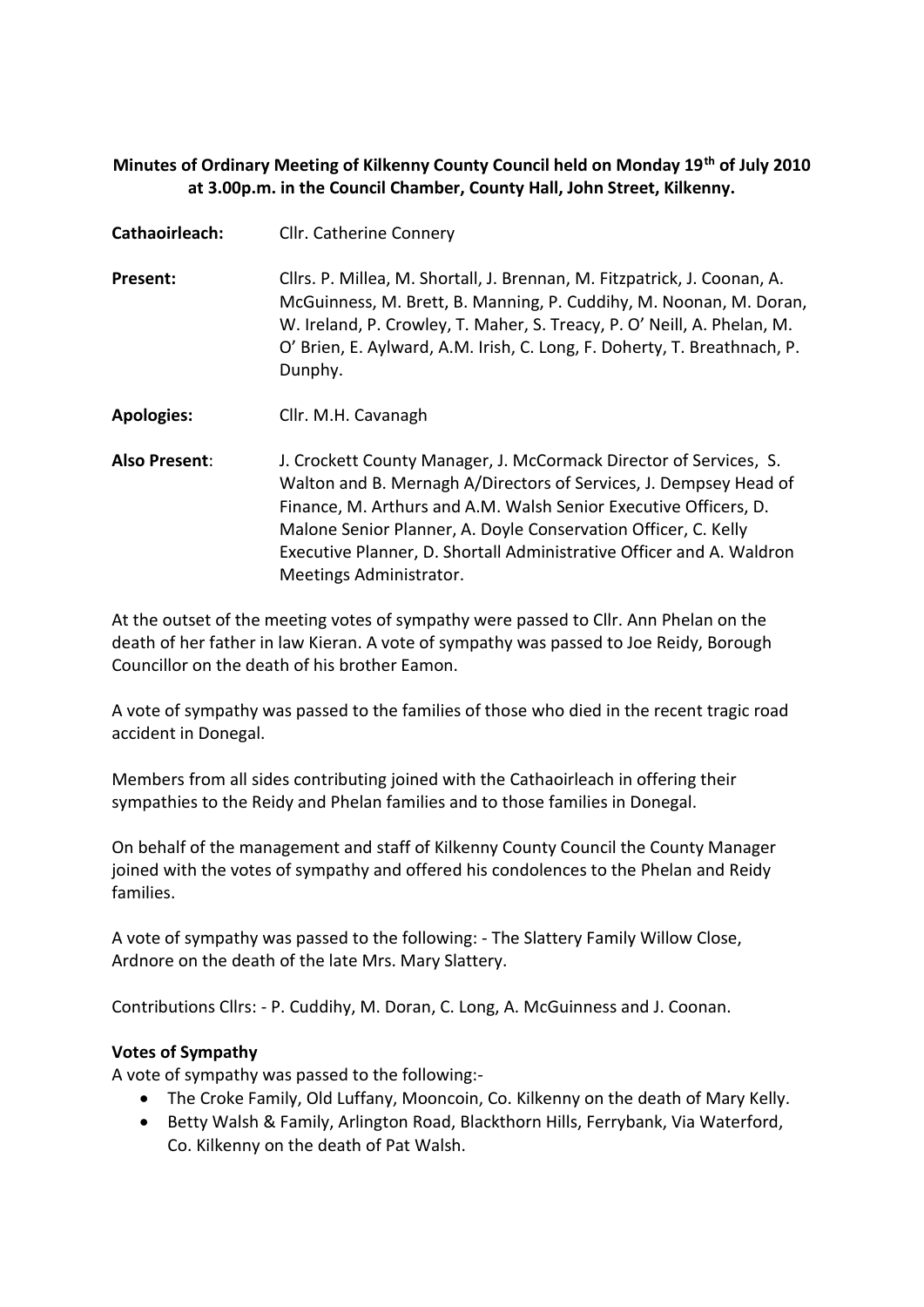- Larry Gilmartin & Family, Baronswood, Mooncoin, Co. Kilkenny on the death of Simon Gilmartin.
- Sean Fitzpatrick & Family, Kilmurry Lane, Slieverue, Co. Kilkenny on the death of Lorraine Fitzpatrick.
- Mrs. Kitty Conway & Family, Ringville, Slieverue, Co. Kilkenny on the death of Patrick Conway.
- Michael Maher & Cooke Family, Ballygriffin, Carrigeen, Via Waterford, Co. Kilkenny on the death of Kitty Maher.
- Michael Slattery, 18 Willow Close, Ardnore, Kilkenny on the death of Mary Slattery.
- Michael Kelly, Castlemorris, Aghaviller, Co. Kilkenny on the death of Mary Kelly.
- John Sherrott, Ballincurragh, Gaulsmills, Kilmacow, Co. Kilkenny on death of Mrs. Sherrott.
- Rita Power, Jamestown, Glenmore, Co. Kilkenny on the death of David Power.
- Maria Mahony & Family, Viper, Kells, Co. Kilkenny on the death of Philip Mahony.
- Rose Maher & Family, Rathpatrick, Slieverue, Co. Kilkenny on the death of Sean Maher.
- Michael Doherty & Family, Kilmackevogue, Glenmore, Co. Kilkenny on the death of Marie Doherty.
- Nicholas Kelly & Family, Aylwardstown, Glenmore, Co. Kilkenny on the death of James Kelly.

It was agreed as a mark of respect the meeting would adjourn for a period of 10 minutes to resume at 3.25p.m.

Upon resumption of the meeting, the Cathaoirleach asked that in accordance with Standing Orders, and as a mark of respect to the seriousness of the business being done within this chamber that members would turn off their mobile phones during the course of Council meetings.

She took the opportunity to note the lack of signage for Kilkenny at the M9 motorway and informed the meeting that she will be writing in her capacity as Cathaoirleach to the National Roads Authority to have this matter rectified.

# **1. Confirmation of Minutes - Dearbhú Miontuairiscí:**

- **(a)** Minutes of Ordinary Meeting of Kilkenny County Council held on Monday 21st of June 2010 Proposed by Cllr. M. Brett, Seconded by Cllr. J. Coonan and Resolved:- "That the minutes of the Ordinary Meeting of Kilkenny County Council held on Monday 21<sup>st</sup> of June, 2010 copy of which had been circulated be and are hereby approved".
- **(b)** Minutes of Annual Meeting of Kilkenny County Council held on Friday 25th June, 2010 Proposed by Cllr. T. Maher, Seconded by Cllr. A. Phelan and resolved:- "That the minutes of the Annual Meeting of Kilkenny County Council held on Friday  $25<sup>th</sup>$  of June, 2010 copy of which had been circulated be and are hereby approved".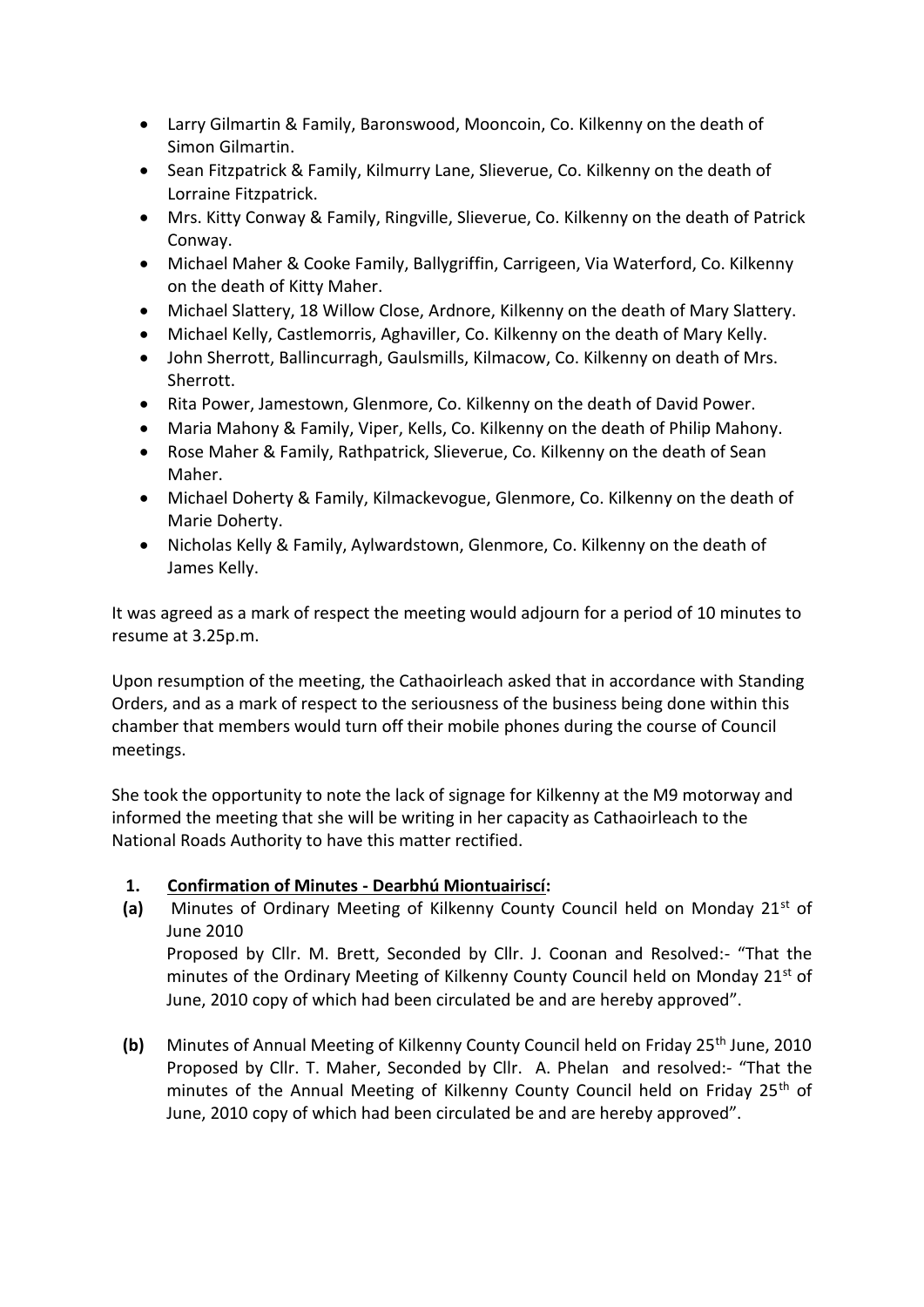**(c)** Minutes of Callan Electoral Area Committee Meeting held on <sup>7th</sup> July, 2010 Proposed by Cllr.M. Doran, Seconded by Cllr. B. Ireland and resolved:- "That the minutes of Callan Electoral Area Meeting held on 7<sup>th</sup> July, 2010 copy of which had been circulated be and are hereby approved".

## **2. Business prescribed by Statute, Standing Orders or Resolutions of the Council.** - **Gnó forordaithe do réir Reachtaíochta, Orduithe Seasta, nó Rúin an Chomhairle.**

It was agreed that item (b) Other Disposal be taken at this stage.

## **(b) Other Disposal - Díuscairt Eile**

Proposed by Cllr. A. Phelan, Seconded by Cllr. B. Ireland and resolved: - "That Kilkenny County Council hereby approves of the disposal of its interest in land at Rathduff Upper, Soneyford, Co. Kilkenny to Mervyn Harper in accordance with details contained in the Notice served under Section 183 if the Local Government Act, 2001"

Proposed by Cllr. A. Phelan, Seconded by Cllr. S. Treacy and resolved: - "That Kilkenny County Council hereby approves of the disposal of its interest in land at Mount Loftus, Goresbridge, Co. Kilkenny to Catherine Langton Maher, in accordance with details contained in the Notice served under Section 183 if the Local Government Act, 2001"

## **(a) Finance**

Council Financial Status – Update

This presentation was made by Mr. John Dempsey Head of Finance the presentation outlined the following:-

- Comparison between the operational budgets of 2010 v 2008
- Reductions for the 2009 Operational budget
- The severely reduced income as a result of collapse in development activity levels.
- It signalled the expected difficult budgetary position for 2011.
- Following this presentation, the meeting moved directly onto the next related item C

### **(c ) Water Services - Seirbhísí Slántaíochta**

Water Services Investment Programme 2010/2012 - Update

This presentation was presented by the County Manager Mr. Joe Crockett. The content of the presentation was as follows:-

- The assessment of needs as submitted to the Department of the Environment in October, 2009 was highlighted.
- It outlined what the requirement were under the water services investment programme for 2010/2012.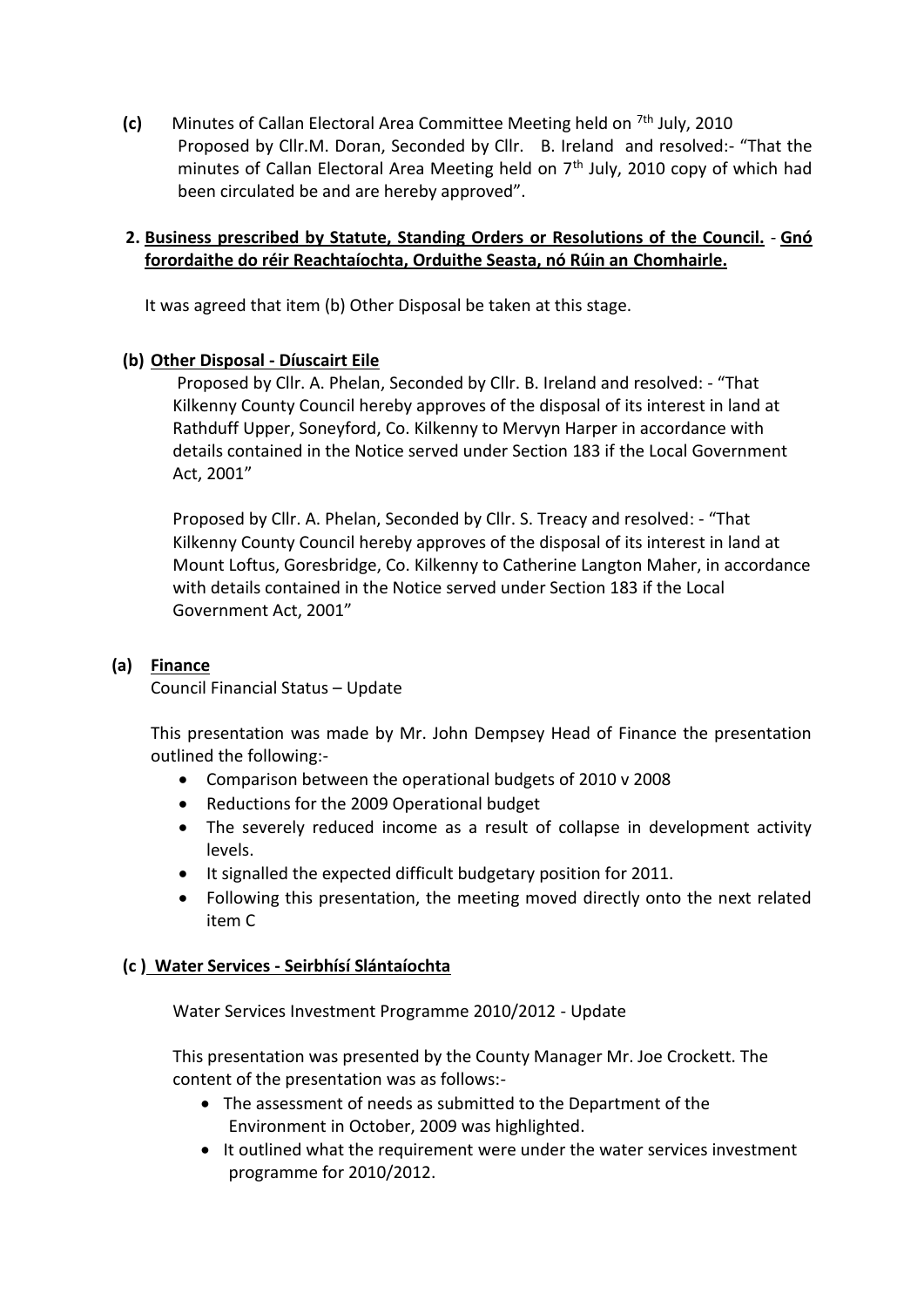- He confirmed the significant shortfall arising from the low level of expected development levies income for water services in 2010.
- He confirmed to the meeting that the Department of the Environment had agreed deferral of local contributions for remedial action list schemes.
- These were outlined as follows:-
	- Gowran/Goresbridge/Paulstown water scheme
	- Inistioge water scheme
	- Kilkenny City Regional water
	- Mooncoin regional water scheme
	- Water conservation project

He informed the meeting of the ongoing communication with the Department of the Environment the balance of the presentation outlined the remaining projects on the water services investment programme, updating on the status of the project, total estimated cost and the net borrowing requirement. The final slide in the presentation outlines waste water treatment plan that are not part of this water services investment programme.

There followed a full debate on this issue to which most members contributed in response to queries raised and clarification sought on the content of the presentation. John Dempsey confirmed that the expected Development levies income of €600,000 for water services in 2010 is already ear marked for previous borrowing. He confirmed that a new development contribution scheme would be due in late 2011. It was agreed that commitments for the €6.5million development contribution scheme income which Kilkenny County council currently has on hand would be outlined in more detail at the September meeting.

The County Manager confirmed to the meeting that Kilkenny County Council has applied for discharge licences in respect of the waste water treatment plants from the EPA. He expected these licences would be granted subject to compliance. He wished to place on record a deferral had been granted but noted the draw down requirement from 2010-2015 which would be a budgetary commitment to the local authority during this period.

He confirmed that projects not on the list currently would be considered post 2012. He asked members to consider proceeding with these 5 projects now and revisiting the other projects on the list in September and later in the year.

It was proposed by Cllr. S. Treacy, Seconded by Cllr. P. Millea and resolved: - "That Kilkenny County Council proceed with the following prioritised Water Services Investment Projects for 2010, Gowran/Goresbridge/Paulstown Water Scheme, Thomastown/Inistioge Water Scheme, Kilkenny City Regional Water Supply Scheme, Mooncoin Regional Water Supply Scheme, Water Conservation Works"

It was proposed by Cllr. Michael O' Brien, Seconded by Cllr. Paul Cuddihy and resolved: - "That Kilkenny County Council write to the Minister for the Environment requesting that he meet with a deputation from Kilkenny County Council outlining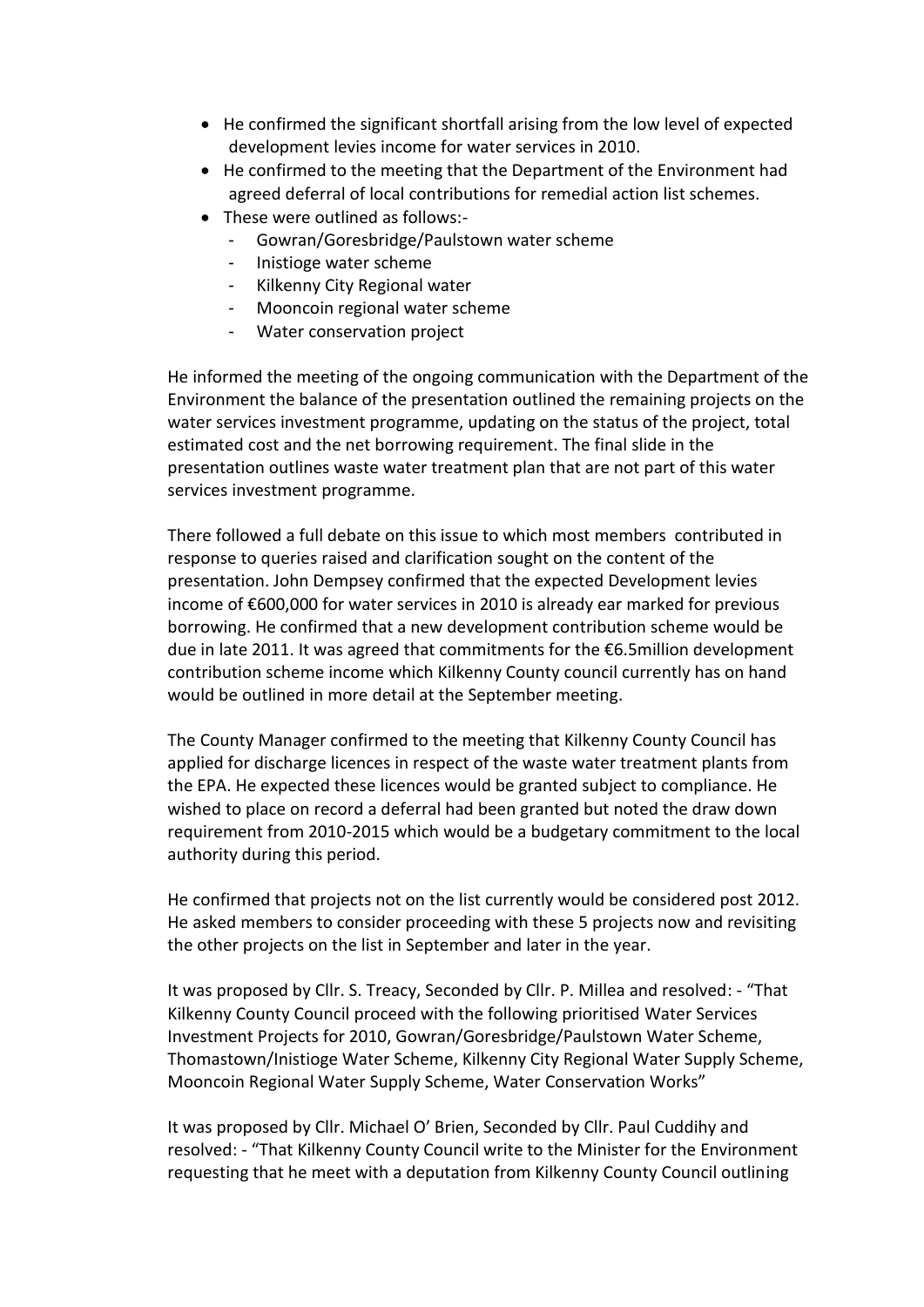the severe difficulties being faced by this authority in meeting our commitments under the water services investment programme and seeking assurances that funding would be forthcoming for meeting our commitments"

During the course of the debate the issues of sources of funding to meet Kilkenny County Council's commitment was raised. It was agreed that this issue would be kept on the agenda and would be revisited in September.

Contributions Cllrs. A. Phelan, J. Brennan, S. Treacy, P. O' Neill, B. Manning, M. Doran, T. Breathnach, M. Brett, M. Shortall, T. Maher, P. Dunphy, P. O' Neill, M. Noonan, P. Millea, M. O' Brien, S. Treacy, M. Doran.

#### Water Quality Update – Presentation

This presentation was made by Michael Arthurs Senior Executive Officer Water Services. This presentation outlined Kilkenny County Council's approach to achieving and maintaining a safe and secure water quality supply in the county of Kilkenny. It outlined Kilkenny County Council's steps in carrying out a water safety plan approach as recommended by the World Health Organisation. It outlined the steps taken in achieving protection at source, the treatment of drinking water, the monitoring and reporting procedures and the outcome.

Members contributing expressed satisfaction with the presentation and steps being taken by Kilkenny County Council to achieve a high standard of water quality. With regard to the issue of lime in the water particularly in the area of South Kilkenny Billy Mernagh Senior Engineer confirmed that limestone does not affect the quality of the water and that Kilkenny is similar to most of the counties in the South East is a limestone county.

He outlined reasons why Kilkenny County Council cannot soften hard water at their treatment plants because of risk to certain health groups. In response to queries raised by members at this meeting and in relation to a notice of motion from Cllr. Pat Dunphy, Mr. Mernagh confirmed that the counties within the South East region are currently developing a leaflet on the advantages of hard water and advice as to dealing with issues relating to domestic appliances.

A version of this leaflet was published recently in the Kilkenny People and Munster Express. He confirmed that mixing hard and soft waters would not be cost effective. Contributions Cllrs. M. Doran, T. Breathnach, J. Brennan, B. Manning, M. Shortall, T. Maher, P. Dunphy.

Proposal to takeover Drakelands Starr Group Water Scheme Proposed by Cllr. P. Cuddihy, Seconded by Cllr. J. Coonan and resolved:- "That Kilkenny County Council take over Drakelands Starr Group Water Scheme in accordance with the report and recommendation circulated in advance of this meeting.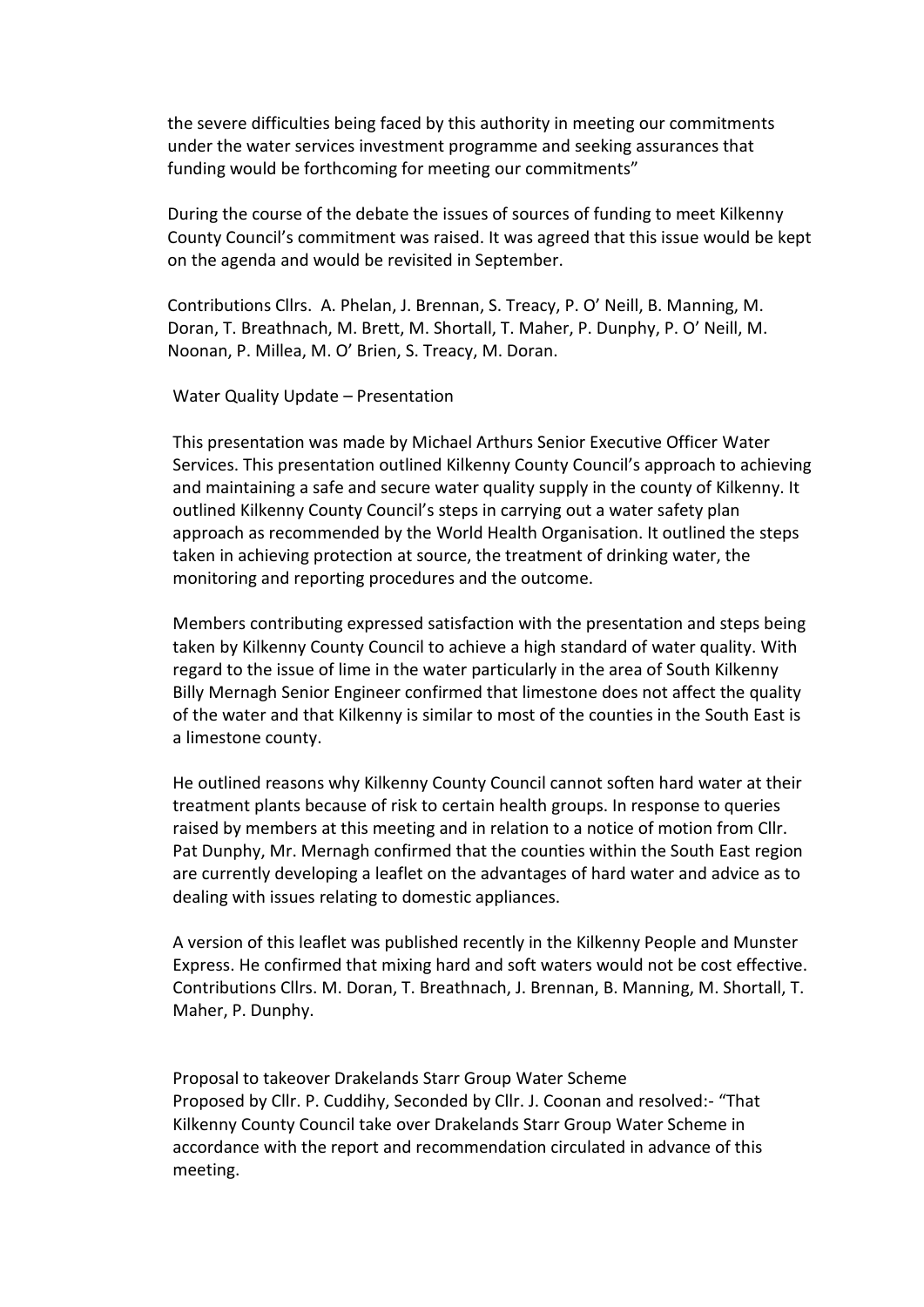Proposal to takeover Ballintee Group Water Scheme

Proposed by Cllr. M. Doran, Seconded by Cllr. P. Crowley and resolved:- "That Kilkenny County Council take over Ballintee Group Water Scheme in accordance with the report and recommendation circulated in advance of this meeting".

## **(c) Urgent Correspondence - Comhfhreagras Práinneach**

The County Manager drew members attention to the letter received from the Department of the Environment concerning that an additional €250,000 had been allocated to the Rural Water Group Schemes.

It was confirmed that an invitation had issued to Dr. Colin Quigley to attend the September meeting of Kilkenny County Council.

- **4. Business adjourned from a previous Meeting - Gnó ar athló ó chruinniú roimhe seo:** None
- **5. Fix Dates and Times of Meetings - Dátaí agus Amanta do chruinnithe a shocrú:** Schedule of meetings from July - September 2010 The schedule as circulated was agreed.

John McCormack Director of Services for housing informed members that an information housing seminar was scheduled for 10.00a.m. on Tuesday the  $7<sup>th</sup>$  of September in the Parade Tower. Further correspondence would issue regarding same.

## **6. Consideration of Reports and Recommendations of Committees of the Council - Plé ar Thuairiscí agus Moltaí ó Choistí an Comhairle:**

(a) Report on Kilkenny Electoral Area Meeting held on 29<sup>th</sup> March, 2010 (deferred from June Meeting) It was proposed by Cllr. J. Coonan, Seconded by Cllr. M. Brett: - "That the report on Kilkenny Electoral Area Meeting held on 29<sup>th</sup> March, 2010 be and is hereby agreed".

The Chair of the committee outlined to the meeting the issues discussed at the meeting.

**(b)** Report on Callan Electoral Area Meeting held on 7<sup>th</sup> July, 2010 Proposed by Cllr. T. Maher, Seconded by Cllr. B. Ireland and resolved: - "That the report on Callan Electoral Area Meeting held on  $7<sup>th</sup>$  of July, 2010 be and is hereby agreed".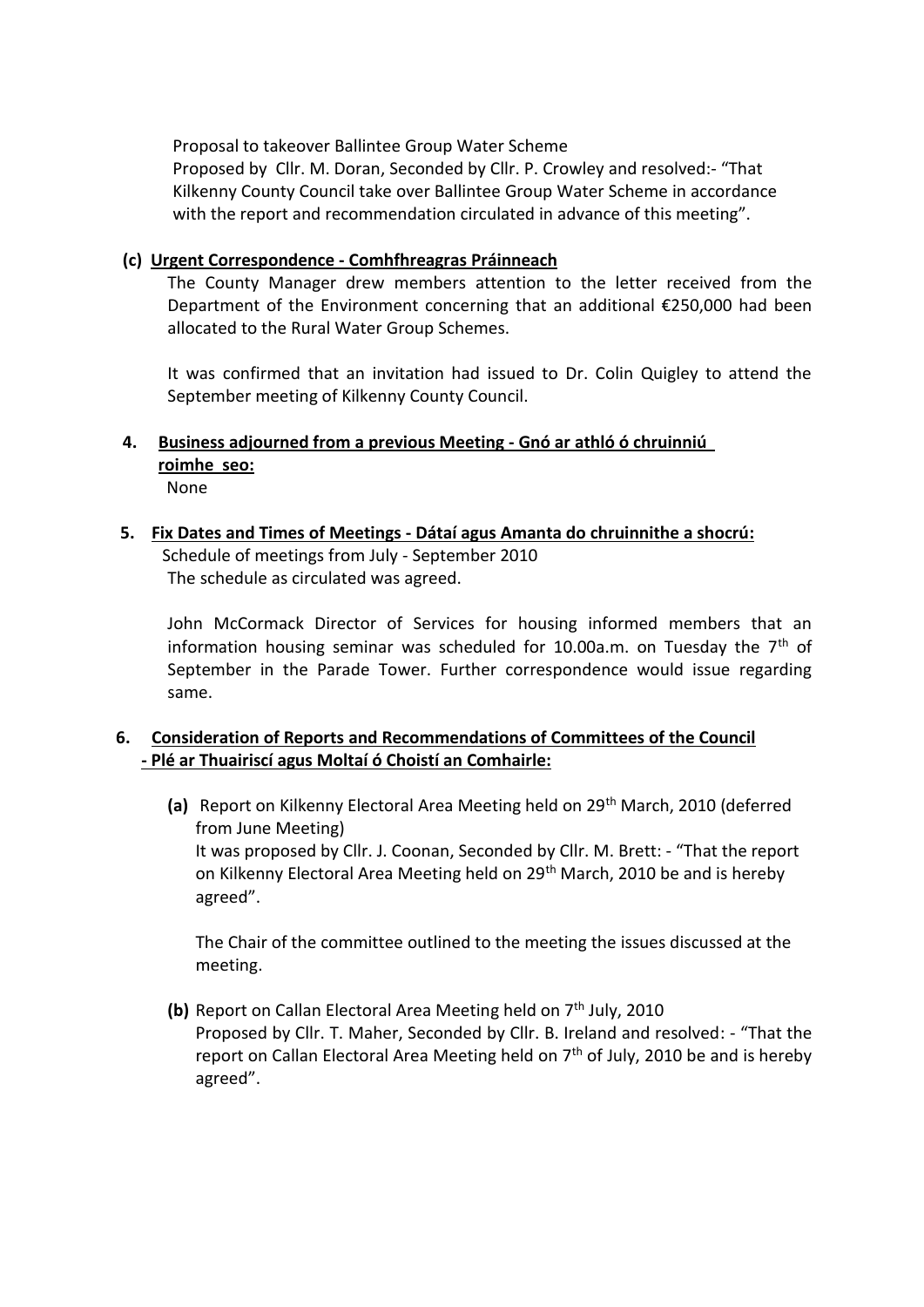## **7. Other Business set forth in the Notice convening the Meeting - Gnó Eile romhainn i bhFógra reachtála an Chruinnithe** None

## **8. Education & Training**

Conferences – Request for approval to attend as per circulated list. Summary of Proceedings at Conferences have been received from Proposed by Cllr. P. Cuddihy, Seconded by Cllr. M. Brett and resolved.

| <b>Councillor</b> | <b>Date of Conference</b>             | <b>Title of Conference</b>       |
|-------------------|---------------------------------------|----------------------------------|
| C. Connery        | 31st April-2nd May                    | Trevor/Bowen Summer School       |
| S. Treacy         | $14th - 16th$ May                     | Business Investments - Training  |
|                   |                                       | Seminar                          |
| M.H. Cavanagh     | $21^{st}$ -23rd May                   | "Integration of Joint Policing   |
|                   |                                       | Committees into the existing     |
|                   |                                       | Local Authority Structures".     |
| P. Millea         | $21^{st}$ -23rd May                   | Cost of Insurance & Claims to    |
|                   |                                       | your Local Authority             |
| E. Aylward        | 28 <sup>th</sup> May                  | <b>S&amp;E Regional Assembly</b> |
| P. O' Neill       | 4 <sup>th</sup> -6 <sup>th</sup> June | Croke Park Deal                  |
| C. Connery        | $27th$ May                            | for<br>Challenges<br>Emerging    |
|                   |                                       | Leadership in Ireland today      |

## **9. Matters Arising from Minutes - Gnótha ag éirí as Miontuairiscí** None

# **10. Any Other Business - Aon Ghnó Eile**

In response to an issue raised by Cllr. M. Shortall, Simon Walton Senior Engineer informed the meeting that he was aware of the situation regarding the bad bend around Damerstown and had erected some signs advising extreme caution. Work to alleviate same would take place over the next few months.

# **11. Notices of Motion - Fógraí Rúin:**

## **4(10) Cllrs. Tomas Breathnach, Ann Phelan, Marie Fitzpatrick, Maurice Shortall and Michael O' Brien.**

Proposed by Cllr. T. Breathnach, Seconded by Cllr. A. Phelan and resolved:- "Kilkenny County Council should write to the Minister for Transport, Iarnrod Eireann and the National Transport Authority to indicate its full support for the efforts being made to ensure the retention of and, the future development of, the rail link between Waterford and Rosslare".

In proposing this motion Cllr. Breathnach noted to the meeting that in reaching their decision Iarnrod Eireann had not taken into account the amount of freight that is coming in through this line. He further noted that this decision would contribute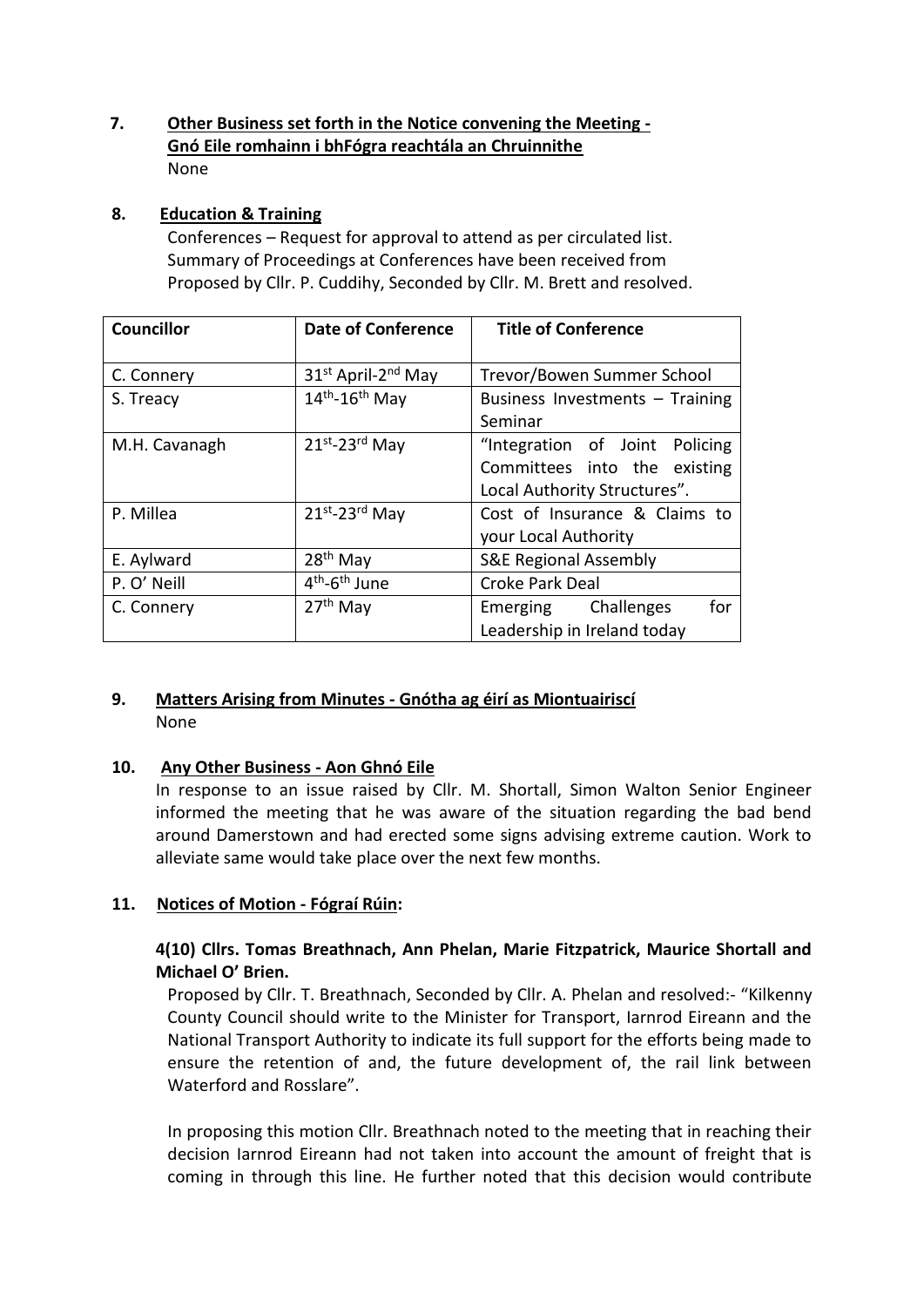towards closing the link between the South East and West of Ireland. It was further noted by members contributing that this went against the promotion of public transport and the connectivity between Waterford City which has designated gateway status and other cities in the country.

Contributions Cllrs. P. Dunphy, A.M. Irish and C. Long.

## **5(10) Cllrs. Tomas Breathnach, Pat Dunphy, Cora Long, Fidelis Doherty, Anne Marie Irish and Eamon Aylward.**

Proposed by Cllr. T. Breathnach, Seconded by Cllr. P. Dunphy and resolved:- "Kilkenny County Council should write to the Department of the Environment, Heritage and Local Government to urge the introduction of an insurance scheme, appropriate in terms of cost and insurance cover, for all buildings included in each Authority's Record of Protected Structures".

During discussion on this notice of motion it was agreed that Kilkenny county Council would refer same to all other city and county councils. It was also agreed that Kilkenny County Council would refer the notice of motion to Irish Public Bodies seeking their views on this matter.

Contributions Cllrs. T. Maher and F. Doherty.

C...c to Aine Doyle.

#### **6(10) Cllr. Pat Dunphy**

"That Kilkenny County Council investigate the severe problem of lime in the Council water supply in Mooncoin with a view to resolving the problem that is resulting in a huge amount of damaged appliances from electric kettles to immersion heaters and causing a major expense to families".

This notice of motion was addressed during the debate following the water quality update presentation.

## **12. Notices of Motion from other local authorities seeking support of Kilkenny County Council County Council - Fógraí i dtaobh Rúin ó Údaráis Áitiúla eile ag lorg tacaíochta ó Chomhairle Chontae Chill Chainnigh:**

### **37(10) Roscommon County Council**

"That Roscommon County Council make a submission to the Department of Environment, Heritage & Local Government requesting that a derogation be put in place to amend the criteria for exemption from rates on Child Care Centres to include private operators in line with the zero rate payment on similar community operated Child Care Centres to ensure that inequalities will not continue to exist in the early Childhood Care and Education sector". Noted

### **38(10) Limerick County Council**

"That, Limerick County Council calls on the Minister for Finance to amend the legislation requiring Rating Authorities to demand rates from owners or subsequent